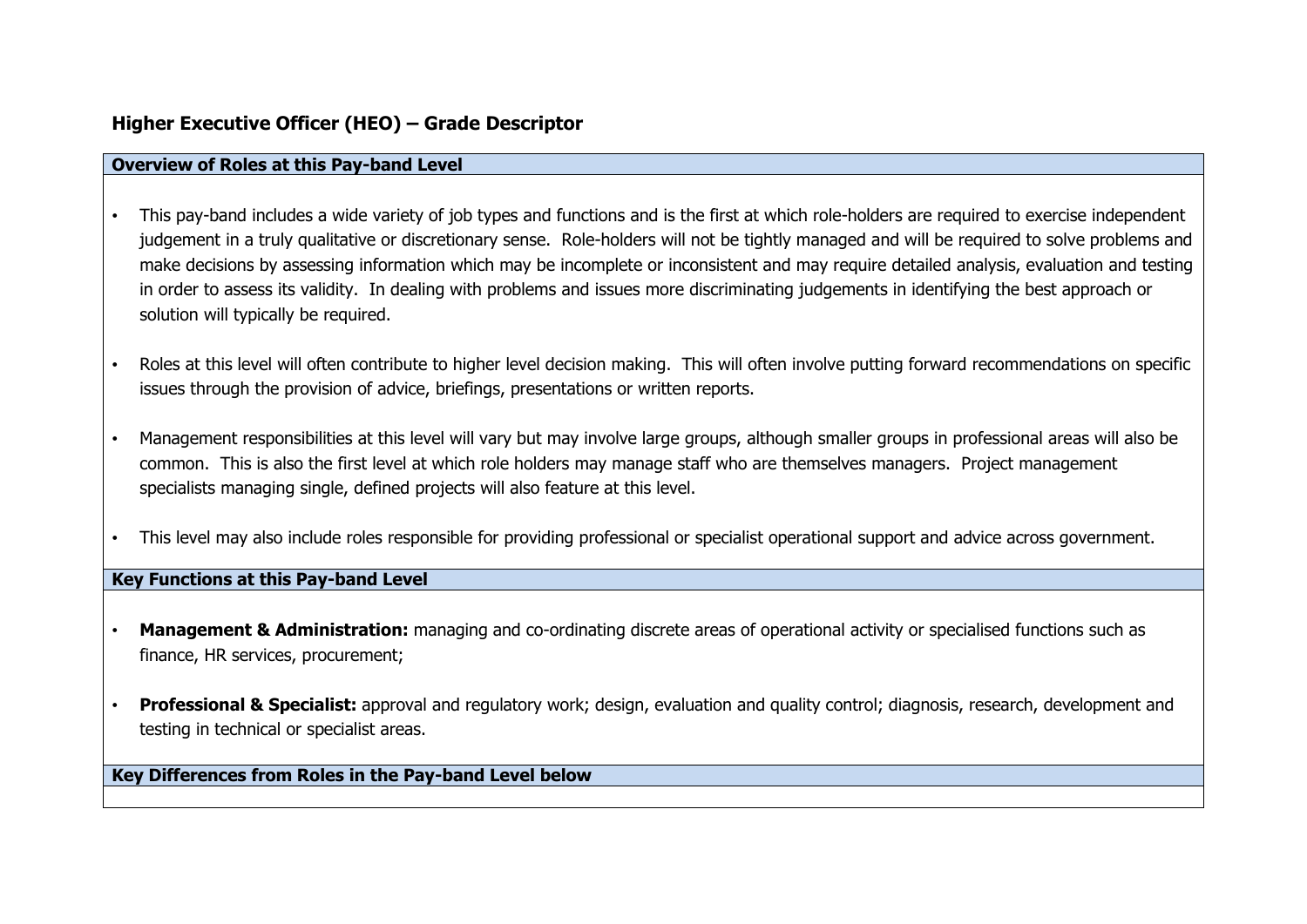• There is a significant difference between roles at this level and those in the level below. At this level, problems and issues will typically require more in-depth fact finding and analysis to identify the underlying issues and more discriminating judgements in identifying the best approach or solution from a range of options. There is also more emphasis on supporting decision making through the provision of briefings, presentations and the compilation of written reports with appropriate recommendations and a greater requirement to plan ahead and take independent action without recourse to more senior management.

# **Knowledge & Skills**

- Roles at this level will require a full understanding of the detail of the work area as well as a good understanding of its links to other work areas. Most roles will also require a theoretical and applied knowledge of the principles underpinning a particular function acquired through professional and academic qualification and broad practical experience. In this latter respect, that knowledge and experience will need to be applied to a wide range of situations and enable the role-holder to provide advice and training to others.
- Professional roles at this level will require in-depth professional, specialist or technical expertise together with authoritative knowledge of specialist work practices and professional or regulatory guidelines relevant to the work area.

Additionally, analytical skills together with good interpersonal and representational skills are key requirements for these roles. For some roles management skills will also be a requirement.

#### **Contacts & Communications**

• Contacts at this level typically require the use of a variety of media and methods to suit a range of internal or external recipients or audiences who may not be familiar with the subject matter or where ideas or concepts need to be conveyed in easily understood language. Communication will often involve putting forward recommendations on specific issues and providing oral advice, briefings, presentations or written reports. In providing that advice and guidance there is often an additional requirement to explain, justify and defend particular courses of action or proposals put forward for consideration.

• Roles at this level will also provide specialist, technical advice and support to staff at all levels and to external stakeholders based on a full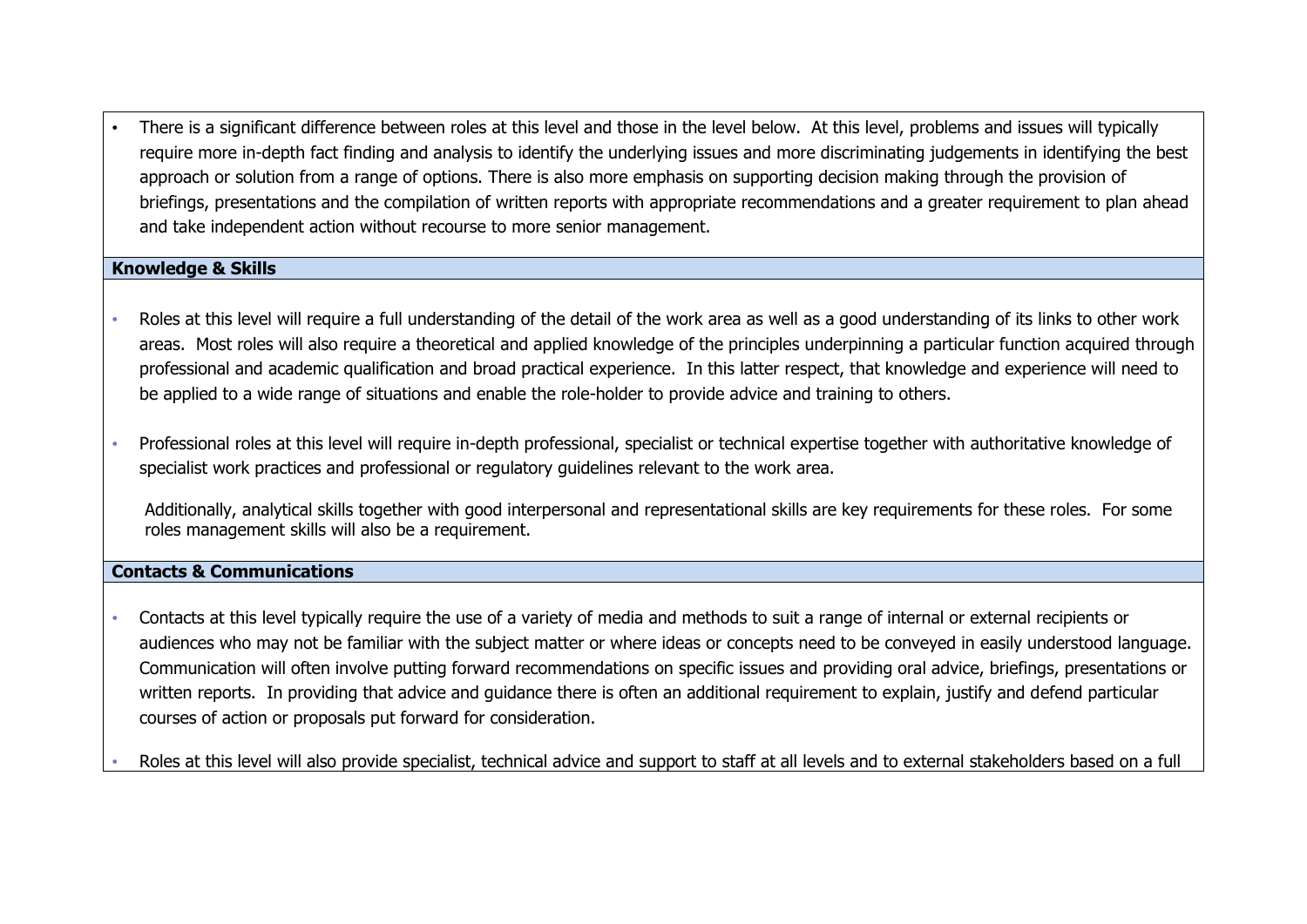understanding of policies and procedures relating to their area of work activity.

# **Problem Solving**

- At this level problem solving will involve the careful scrutiny or investigation of specific issues including issues where the course of action is not immediately apparent. Available evidence, information or intelligence will rarely be complete or consistent and considering issues will involve the analysis, evaluation and testing of data in order to assess its validity.
- In dealing with problems role-holders will be expected to collect and analyse information from a number of different sources and put forward recommendations on specific issues through the provision of advice, briefings, presentations or written reports. In essence, roleholders will need to exercise a degree of initiative and judgement to determine how best to tackle particular issues and problems. Some problems may involve novel issues which may in turn require more in depth fact-finding and analysis.
- In a management context problem solving may relate to determining relative priorities, dealing with resource constraints, maintaining standards of service delivery, or meeting conflicting work demands. Similarly, individuals will also be called upon to resolve matters referred by more junior staff or others seeking advice and guidance.

# **Decision Making**

- At this level decision making will involve interpreting requirements, proposing solutions and providing advice in relation to a variety of issues. For example, the degree of fact-finding required; how information should be collated and presented and more importantly, what conclusions can be drawn. At this level available evidence, information or intelligence will rarely be complete or consistent and issues, some of which may be occurring for the first time, will often require the use of a range of interpretation, analysis techniques or methods and more discriminating judgements in identifying the best approach or solution typically from a range of options.
- For those roles with management responsibilities individuals will decide on work allocations and monitor outputs. In this latter respect, role-holders will be expected to review and act accordingly to improve service delivery in consultation with senior managers.
- Advisory responsibility is a significant feature of roles at this level. Role-holders will provide specialist, technical advice and recommendations to support informed decision making. In providing that advice and guidance there is often an additional requirement to